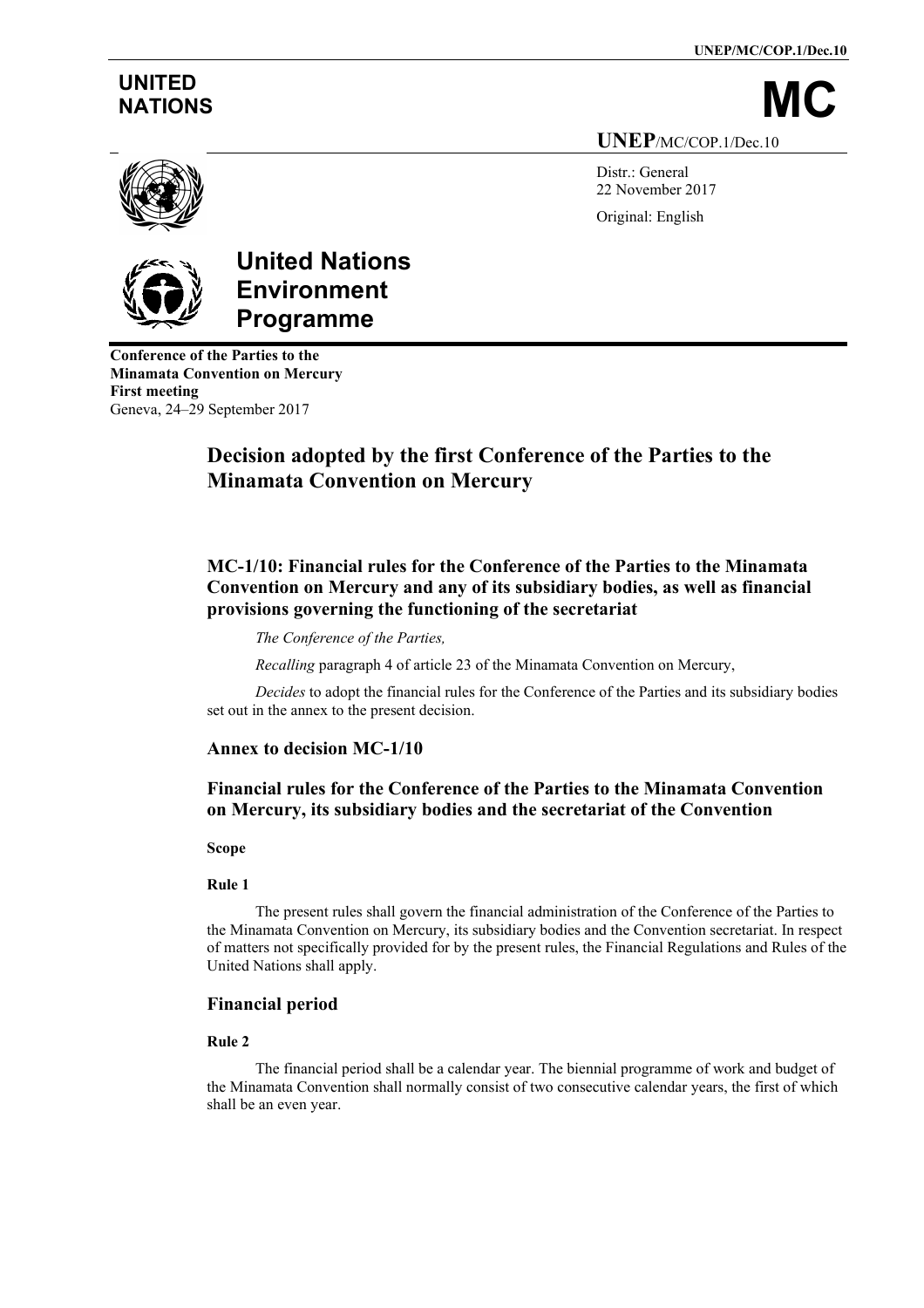# **Budget**

# **Rule 3**

1. The head of the secretariat of the Minamata Convention on Mercury shall prepare budget estimates for the following biennium in United States dollars showing projected income and expenditures for each year. The budget should be presented in a programmatic format consistent with the format used by the secretariats of the Basel Convention on the Control of Transboundary Movements of Hazardous Wastes and Their Disposal, the Rotterdam Convention on the Prior Informed Consent Procedure for Certain Hazardous Chemicals and Pesticides in International Trade and the Stockholm Convention on Persistent Organic Pollutants.<sup>[1](#page-1-0)</sup> The head of the secretariat shall dispatch the estimates, as well as the actual income and expenditure for each year of the previous biennium and estimates of actual expenditure in the current biennium, to all parties to the Convention at least 90 days before the opening of the meeting of the Conference of the Parties at which the budget is to be adopted.

2. The Conference of the Parties shall, prior to the commencement of the financial period that the budget covers, consider the budget estimates and adopt an operational budget by consensus authorizing expenditures, other than those referred to in rule 4, paragraphs 3, 4 and 5.

3. The head of the secretariat shall provide the Conference of the Parties with cost estimates for actions that have budgetary implications that are not foreseen in the draft programme of work but are included in proposed draft decisions prior to the adoption of those decisions by the Conference of the Parties.

4. The adoption of the operational budget by the Conference of the Parties shall constitute the authority of the head of the secretariat to incur commitments and make payments for the purposes for which the appropriations were approved and up to the amounts so approved, provided always that, unless specifically authorized by the Conference of the Parties, commitments shall be covered by related received funds.

5. The head of the secretariat may make transfers within each of the main appropriation lines of the approved operational budget. The head of the secretariat may also make transfers between such appropriation lines up to 20 per cent of the main appropriation line from which the transfer is made unless another limit is set by the Conference of the Parties.

# **Funds**

# **Rule 4**

1. A general trust fund for the Convention shall be established by the Executive Director of the United Nations Environment Programme and managed by the head of the secretariat. The fund is to provide financial support for the work of the Convention secretariat. Contributions made pursuant to rule 5, paragraph 1 (a) and (b), shall be credited to this fund. Contributions made pursuant to rule 5, paragraph 1 (e), by the United Nations Environment Programme shall be credited to this fund. All budget expenditures that are made pursuant to rule 3, paragraph 4, shall be charged to the General Trust Fund.

2. Within the General Trust Fund there shall be maintained a working capital reserve at a level to be determined from time to time by the Conference of the Parties by consensus. The purpose of the working capital reserve shall be to ensure continuity of operations in the event of a temporary shortfall of cash. Following any drawdown of the working capital reserve, it shall be restored to its established level as soon as possible and no later than the end of the following year.

3. A special trust fund shall be established by the Executive Director of the United Nations Environment Programme and managed by the head of the secretariat. This fund shall receive contributions pursuant to rule 5, paragraph 1 (c) to (e), to support, in particular:

(a) The activities of the Minamata Convention secretariat in accordance with article 14;

(b) The participation of representatives of developing-country parties, in particular the least developed country parties and small island developing States among them, and of parties with economies in transition, in the meetings of the Conference of the Parties and its subsidiary bodies pursuant to the procedure set out in the annex to the financial rules;

<span id="page-1-0"></span> $<sup>1</sup>$  Linked to the decision on hosting arrangements for the secretariat.</sup>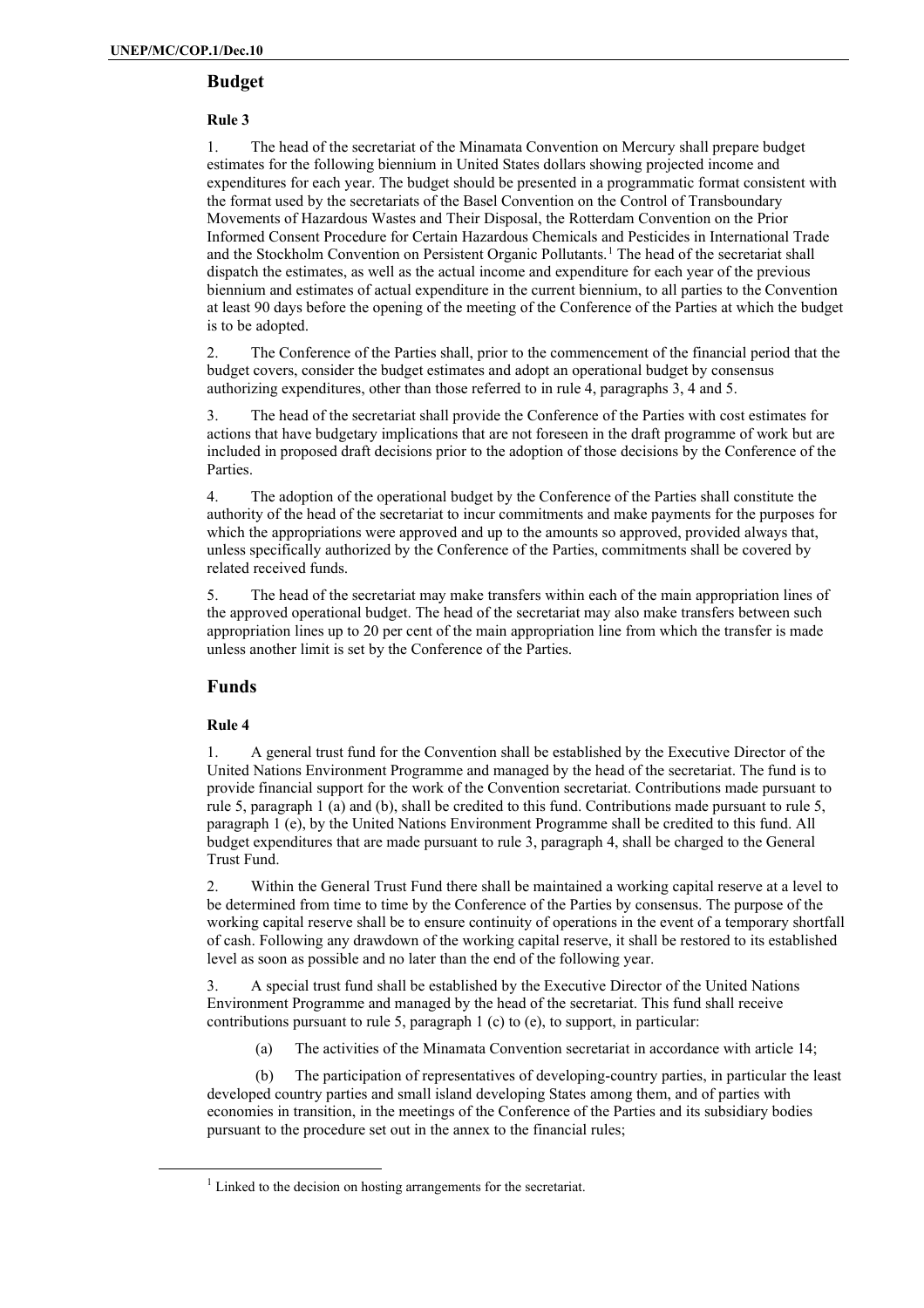(c) Other appropriate purposes consistent with the objectives of the Convention.

4. A specific trust fund shall be established by the Executive Director of the United Nations Environment Programme for the specific international programme to support capacity-building and technical assistance in accordance with article 13.

5. Subject to the approval of the Conference of the Parties, the Executive Director of the United Nations Environment Programme may establish other trust funds, provided that they are consistent with the objectives of the Convention.

6. In the event that the Conference of the Parties decides to terminate a trust fund established pursuant to the present rules, it shall so advise the Executive Director of the United Nations Environment Programme at least six months before the date of termination so decided. The Conference of the Parties shall decide, in consultation with the Executive Director of the United Nations Environment Programme, on the distribution of any uncommitted balances after all liquidation expenses have been met.

#### **Contributions**

#### **Rule 5**

1. The resources of the Conference of the Parties shall comprise:

Contributions made each year by Parties on the basis of an indicative scale adopted by consensus by the Conference of the Parties and based on such a scale of assessments of the United Nations as may be adopted from time to time by the General Assembly, adjusted so as to ensure that no party contributes less than 0.01 per cent of the total, that no one contribution exceeds 22 per cent of the total and that no contribution from a least developed country party exceeds 0.01 per cent of the total;

(b) The 60 per cent of the unearmarked contributions made each year by the Government hosting the Convention secretariat;

The remaining 40 per cent of the unearmarked contributions made each year by the Government hosting the Convention secretariat, which will be prioritized for the purposes set out in rule 4, paragraph 3 (b);

(d) Contributions made each year by parties in addition to those made pursuant to paragraphs (a)–(c);

Contributions from States not parties to the Convention, as well as governmental, intergovernmental and non-governmental organizations and other sources;

- (f) The uncommitted balance of income received from previous financial periods;
- (g) Miscellaneous income.

2. The Conference of the Parties shall, in adopting the indicative scale of contributions referred to in rule 5, paragraph 1 (a), make adjustments to take account of contributions of parties that are not members of the United Nations, as well as those of regional economic integration organizations that are parties.

3. In respect of contributions made pursuant to rule 5, paragraph 1 (a):

(a) Contributions for each calendar year are expected by 1 January of that year and should be paid promptly and in full. Parties should be notified of the amount of their contributions for a given year by 15 October of the previous year;

Each party shall, as far in advance as possible of the date due for the contribution, inform the head of the secretariat of the contribution it intends to make and of the projected timing of that contribution;

(c) If the contributions of any parties have not been received by 31 December of the relevant year, the head of the secretariat shall write to those parties to impress upon them the importance of paying their respective outstanding contributions for prior periods and shall report to the Conference of the Parties at its next meeting on the consultations with such parties;

(d) If the contributions of any party have not been received after two or more years, the head of the secretariat shall jointly decide with any party who has outstanding contributions to develop a payment schedule to permit such party to pay all outstanding contributions within six years,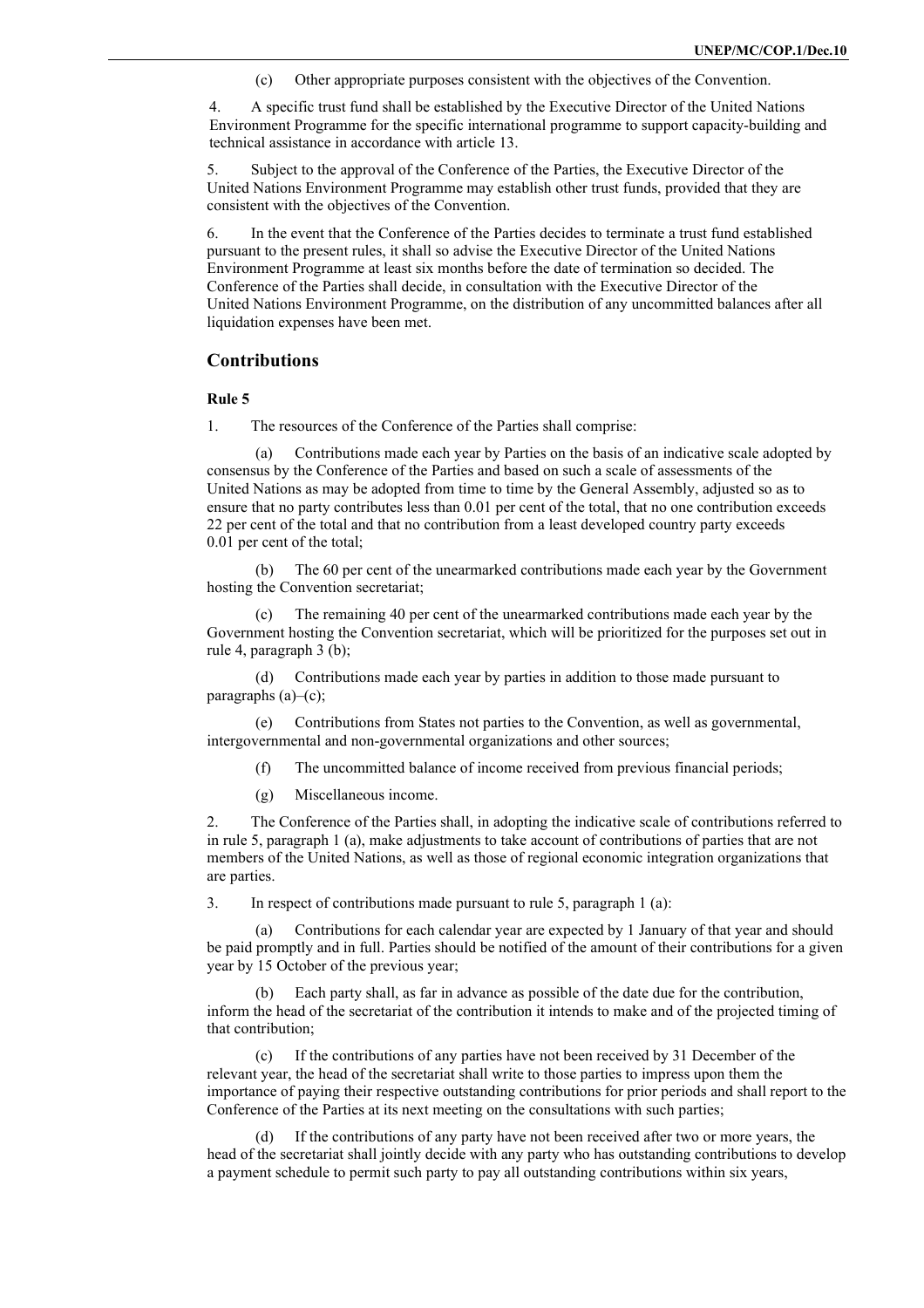depending on the financial circumstances of the party, and to pay future contributions promptly. The head of the secretariat shall report to the Bureau and to the Conference of the Parties at their next meetings on progress under any such schedule;

If a payment schedule is not jointly decided or respected, the Conference of the Parties will decide on appropriate measures, taking into account the specific needs and the special circumstances of [developing countries, particularly] least developed countries or small island developing States;

(f) Given the importance of the full and effective participation of developing country parties, in particular least developed countries and small island developing States, and parties with economies in transition, the head of the secretariat shall remind parties of the need for contributions to the Special Trust Fund at least six months prior to each ordinary meeting of the Conference of the Parties, reflecting on the financial need, and urge parties in a position to do so to ensure that any contributions are paid at least three months before the meeting.

4. Contributions made pursuant to rule 5, paragraph 1 (d) and (e), shall be used in accordance with such terms and conditions, consistent with the objectives of the Convention and the Financial Regulations and Rules of the United Nations, as may be agreed between the head of the secretariat and the contributors.

5. Contributions made pursuant to rule 5, paragraph 1 (a), from States and regional economic integration organizations that become parties to the Convention after the beginning of a financial period shall be made pro rata temporis for the balance of that financial period. Consequent adjustments shall be made at the end of each financial period for other parties.

6. Notwithstanding rule 4, paragraph 3, the specific trust fund shall be open to contributions from signatories, parties and non-parties to the Convention with capacity to do so, as well as from the private sector, including industry, foundations, other non-governmental organizations and other stakeholders.

7. All contributions shall be paid in United States dollars or the equivalent in a convertible currency. They shall be paid into a bank account to be designated by the Executive Director of the United Nations Environment Programme in consultation with the head of the secretariat. In conversion into United States dollars, the United Nations operational rate of exchange shall be used.

8. The head of the secretariat shall acknowledge promptly the receipt of all pledges and contributions and shall inform the parties by publishing on the Convention website up-to-date information on the status of pledges and payments of contributions.

9. Contributions not immediately required shall be invested in accordance with applicable United Nations rules at the discretion of the Executive Director of the United Nations Environment Programme, in consultation with the head of the secretariat. In case both are not in agreement the Executive Director shall decide the further course of action. The resulting income shall be credited to the relevant Convention trust fund.

# **Accounts and audit**

#### **Rule 6**

1. The accounts and financial management of all funds governed by the present rules shall be subject to the internal and external audit process of the United Nations.

2. An interim statement of accounts for the financial period shall be provided to the Conference of the Parties, and a final audited statement of accounts for the full financial period shall be provided to the Conference of the Parties as soon as possible after the accounts for the financial period are closed.

3. The Conference of the Parties shall be informed of any relevant remarks in the reports of the United Nations Board of Auditors on financial statements of the United Nations Environment Programme and remarks in reports resulting from external audits.

# **Administrative support costs**

#### **Rule 7**

The Conference of the Parties shall reimburse the United Nations Environment Programme for the services provided to the Conference of the Parties, its subsidiary bodies and the Convention secretariat from the funds referred to in rule 4, paragraphs 1, 3 and 5, on such terms as may from time